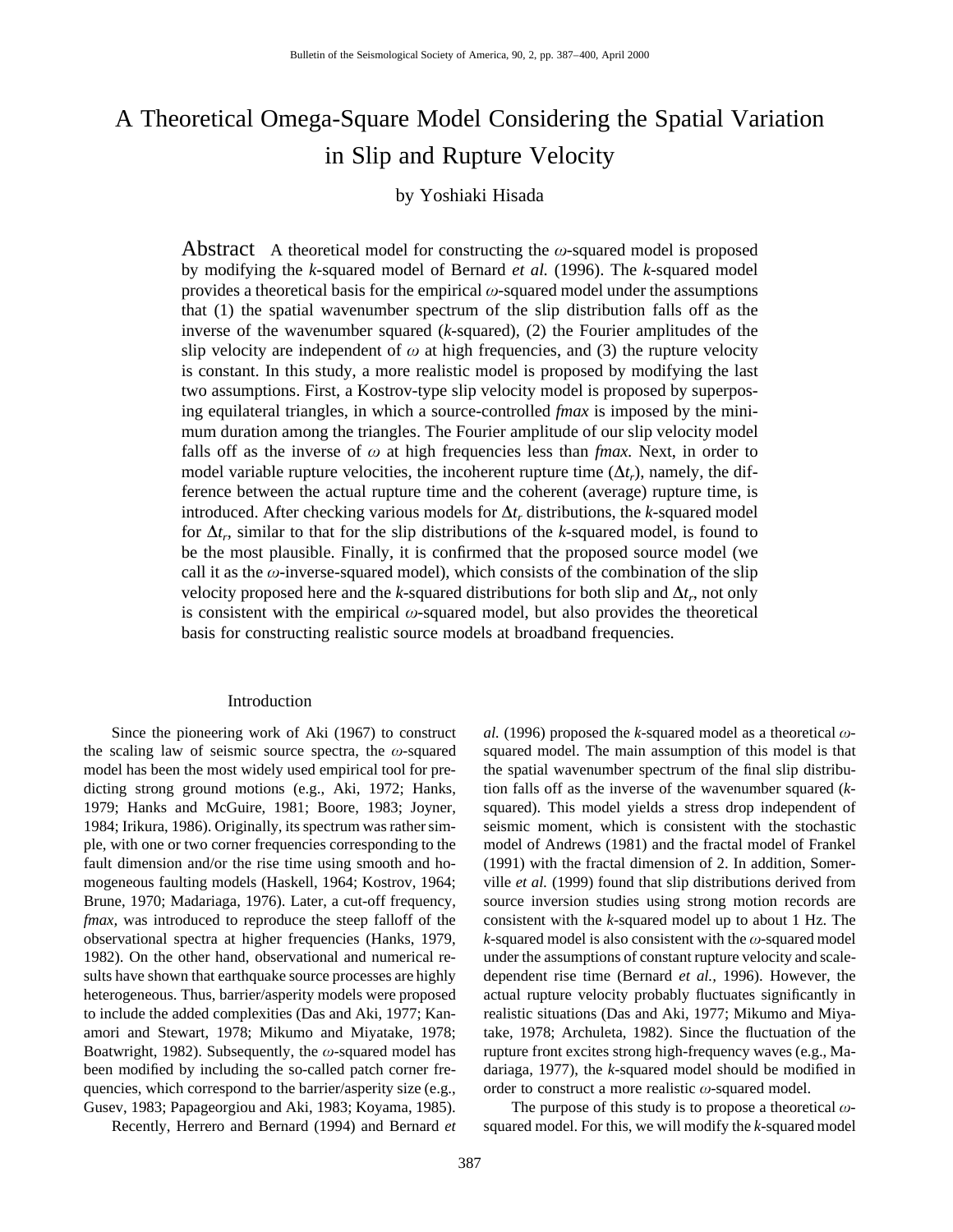of Bernard *et al.* (1996) by considering realistic spatial variations in both slip and rupture velocities. This article consists of five sections. First, I show the formulation of the farfield displacement using a unilateral source model. Second, I briefly review the formulation of the *k*-squared model. Third, I propose a realistic and practical slip velocity model by considering the results from dynamic source modelings and laboratory experiments. Fourth, I introduce the effects of the variable rupture velocities in the model using the incoherent rupture time. Finally, I propose a "omega-inversesquared model" for constructing the  $\omega$ -squared model, and discuss its characteristics in comparison with the *k*-squared model and the empirical  $\omega$ -squared model.

#### Source Spectra for Far-Field Displacements

Following Bernard *et al.* (1996), I consider a 1-D fault model with unilateral rupture propagation, embedded in a homogeneous full-space (Fig. 1). The far-field displacements,  $U_i$ , at a station  $Y$  from this source model can be written as

$$
U_i(Y; \omega) = \frac{R_i}{4\pi \rho r c^3} M_o(\omega), \qquad (1)
$$

where  $\omega$  is the circular frequency, the subscript *i* denotes the *i*th component in the spherical coordinate system, and  $R_i$  is the radiation pattern for the *i*th component. The variable *c* is the medium velocity  $(V_P)$  for the radial, and  $V_S$  for the transverse and vertical directions),  $\rho$  is the density, and  $r$  is the distance from the rupture front,  $x$ , to  $Y$ .  $M_0$  in equation (1) is the source spectrum (e.g., Dan and Sato, 1999), and is expressed as

$$
M_o(\omega) = \mu W \int_0^L V(x;\omega) \exp\{i\omega(t_c + t_r)\} dx, \quad (2)
$$

where,  $\mu$  is the rigidity,  $V$  is the Fourier transform of the slip velocity at a specific point *x* on the fault plane, and *W* and *L* are the width and length of the fault, respectively. In equation (2),  $t_c$  and  $t_r$  are the arrival time of the seismic waves and the rupture time, respectively, and are given as follows:

$$
t_c = \frac{r}{c} \approx \frac{r_0 - x \cdot \cos \theta}{c}, (x \ll r_0)
$$
 (3)

and,

$$
t_r = \frac{x}{\bar{V}r} + \Delta t_r(x). \tag{4}
$$

where,  $r_0$  is the distance from the origin of the rupture front to  $Y$ ,  $\theta$  is the angle between the directions of the rupture propagation and the seismic waves, and  $\overline{V}_r$  is the average rupture velocity. As shown in equation (4), I divide the rup-



Figure 1. Geometry of a unilateral source and an observation station in the far-field (top), and modeling of variable rupture time using the incoherent rupture time  $\Delta t$  (bottom).

ture time  $t_r$  into the coherent (average) rupture time and the incoherent rupture time  $\Delta t_r$ . I introduce  $\Delta t_r$  to include the effects of fluctuations at the rupture front (see Figure 1). For convenience, I express the slip velocity function *V* by the product of the slip (dislocation) and the slip velocity function of the unit dislocation.

$$
V(x; \omega) = D(x)F_V(x; \omega) \tag{5}
$$

Substituting equations (3), (4), and (5) into equation (2), I obtain the following source spectra,

$$
M_o(\omega) = \mu W \exp(i\omega r_o/c) \int_0^L D(x) F_V(x; \omega)
$$
  
 
$$
\exp\left\{ i\omega \left( \frac{x}{\bar{V}_r C_d} + \Delta t_r \right) \right\} dx,
$$
 (6)

where,  $C_d$  is the directivity coefficient (Ben-Menahem, 1961),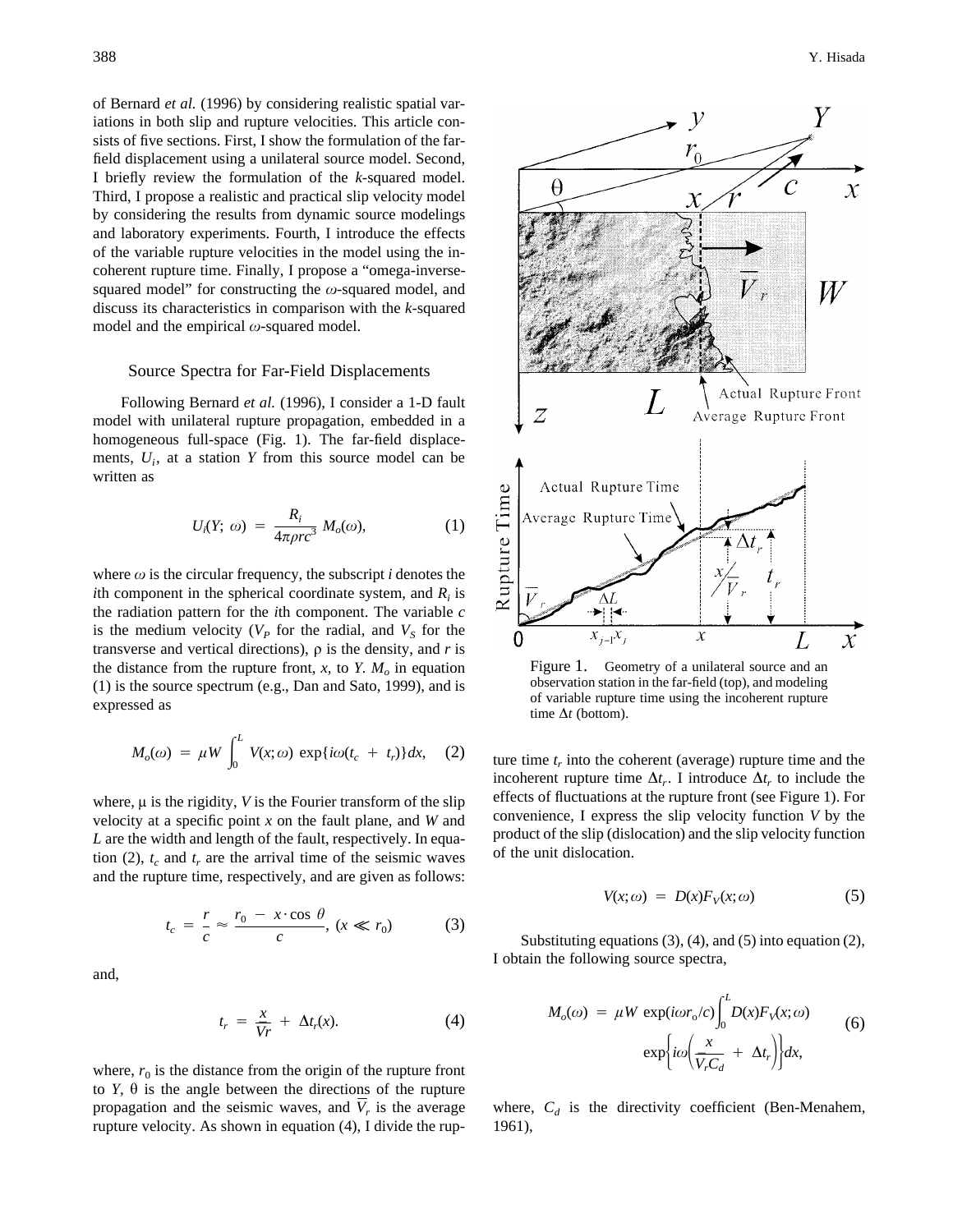*A Theoretical Omega-Square Model Considering the Spatial Variation in Slip and Rupture Velocity* 389

$$
C_d = \frac{1}{1 - \frac{\bar{V}r}{c} \cdot \cos \theta}.
$$
 (7)

#### K-Squared Model with Scale-Dependent Rise Time

Here I briefly explain the *k*-squared model (Herrero and Bernard, 1994; Bernard *et al.,* 1996) and discuss some physical problems that suggest the need to modify this model.

The main assumptions for the *k*-squared model are as follows:

- a. The Fourier amplitudes of spatial wavenumber (*k*) spectra of the slip distribution *D* decay as  $k^{-2}$ .
- b. The slip velocity function  $F_V$  is the rectangular boxcar whose rise time is inversely proportional to wavenumber (or frequency) at high frequencies. This assures frequency-independent Fourier amplitudes of  $F_V$ , as will be shown below.
- c. The rupture velocity  $V_r$  is constant, namely  $\Delta t_r = 0$  in equation (6).

Assumption (a) is based on the self-similarity of the spatial distribution of the slip, and this explains a stress drop independent of seismic moment and fault size. Assumptions (b) and (c) were introduced to produce the  $\omega$ -squared model. Regarding assumption (b), Herrero and Bernard (1994) originally adopted the delta function (instantaneous slip), but later Bernard *et al.* (1996) used the rectangular boxcar with the scale-dependent (or, frequency-dependent) rise time. The slip-velocity function  $F_V$  of the boxcar can be expressed as follows,

$$
F_V(x; \omega) = \frac{\sin \chi_{\tau}}{\chi_{\tau}} e^{i\chi_{\tau}}, \tag{8}
$$

where, 
$$
\chi_{\tau} = \frac{\omega \tau(x; \omega)}{2}
$$
 (9)

Using assumption (b), the rise time  $\tau$  is inversely proportional to  $\omega$  (or wavenumber) at high frequencies, as follows,

$$
\tau(x; \omega) = \begin{cases} \tau_{\text{max}}, & (\omega \le 2\pi a C_d / \tau_{\text{max}}) \\ \frac{2\pi a C_d}{\omega}, & (\omega \ge 2\pi a C_d / \tau_{\text{max}}) \\ \text{with } \tau_{\text{max}} = L_0 / \overline{V}_r \end{cases} \tag{10}
$$

where  $\tau_{\text{max}}$  is the total slip duration at *x*, and  $L_0$  is some characteristic dimension representing the barrier/asperity size. A nondimensional coefficient, *a,* is the ratio of the local rise time over the propagation time of the average rupture front along a wavelength (Bernard *et al.,* 1996); this coefficient was introduced to incorporate the observed short slip duration (Heaton, 1990).

Substituting equations (8), (9), and (10) into equation (6), and changing the bounds of the integration, the source spectrum can be expressed as:

$$
M_o(\omega) \tag{11}
$$

$$
= \mu W \overline{F_V} \exp(i \omega r_0/c) \int_{-\infty}^{+\infty} D(x) \exp(2\pi i k x) dx,
$$

with 
$$
k = \frac{\omega}{2\pi C_d \bar{V}_r} = \frac{f}{C_d \bar{V}_r}
$$
, (12)

and 
$$
\overline{F_V}(f) = \begin{cases} \frac{\sin(\pi f \tau_{\text{max}})}{\pi f \tau_{\text{max}}}, & (f \le f_0) \\ \frac{\sin(\pi a C_d)}{\pi a C_d}, & (f \ge f_0) \\ \end{cases}
$$
, (13)  
with  $f_0 = a C_d / \tau_{\text{max}}$ 

The spectrum amplitudes of slip velocity function (equation [13]) are independent of frequency for frequencies greater than  $f_0$ . It should be noted that equation (13) can lead to unrealistic results for  $aC_d = 1$ ;  $\overline{F_V}$  is zero for  $f \ge f_0$ .

The integration in equation (11) is the Fourier transform of the slip distribution with respect to the wavenumber. Under assumption (a), Herrero and Bernard (1994) proposed the following integrand:

$$
\int_{-\infty}^{+\infty} D(x) \exp(2\pi i k x) dx = \bar{D}L F_{ph}(k)
$$
  
 
$$
\times \begin{cases} 1, & (k \le 1/L) \\ \frac{1}{(kL)^2}, & (k \ge 1/L) \end{cases}
$$
(14)

where *D* is the average slip over the fault plane, and  $F_{ph}$  is a phase function with unit amplitude.

Finally, the source spectrum of the *k*-squared model is obtained by substituting equations (12) and (14) into (11). Using frequency  $f$  instead of  $\omega$ , the source spectrum can be expressed as

$$
M_o(f) = \overline{M_0} \overline{F_V} \exp(2\pi f i r_o/c) F_{ph}(f)
$$
  
 
$$
\times \begin{cases} 1, & (f \le f_c) \\ \left(\frac{f_c}{f}\right)^2, & (f \ge f_c) \end{cases}
$$
 with  $f_c = \frac{\overline{V}_r C_d}{L}$  (15)

where  $\overline{M_0}$  is the seismic moment (=  $\mu \overline{D} LW$ ;  $\overline{D}$  is the average slip). Combining equations (13) and (15), the *k*-squared model yields the  $\omega$ -squared model with two corner frequencies ( $f_0$  and  $f_C$ : usually  $f_0 > f_C$ ).

On the other hand, the *k*-squared model is based on two physically unrealistic assumptions: (1) the boxcar model for the slip velocity, and (2) a constant rupture velocity. The Fourier amplitude of a boxcar falls off as the inverse of  $\omega$ , and generates infinite slip accelerations at the starting and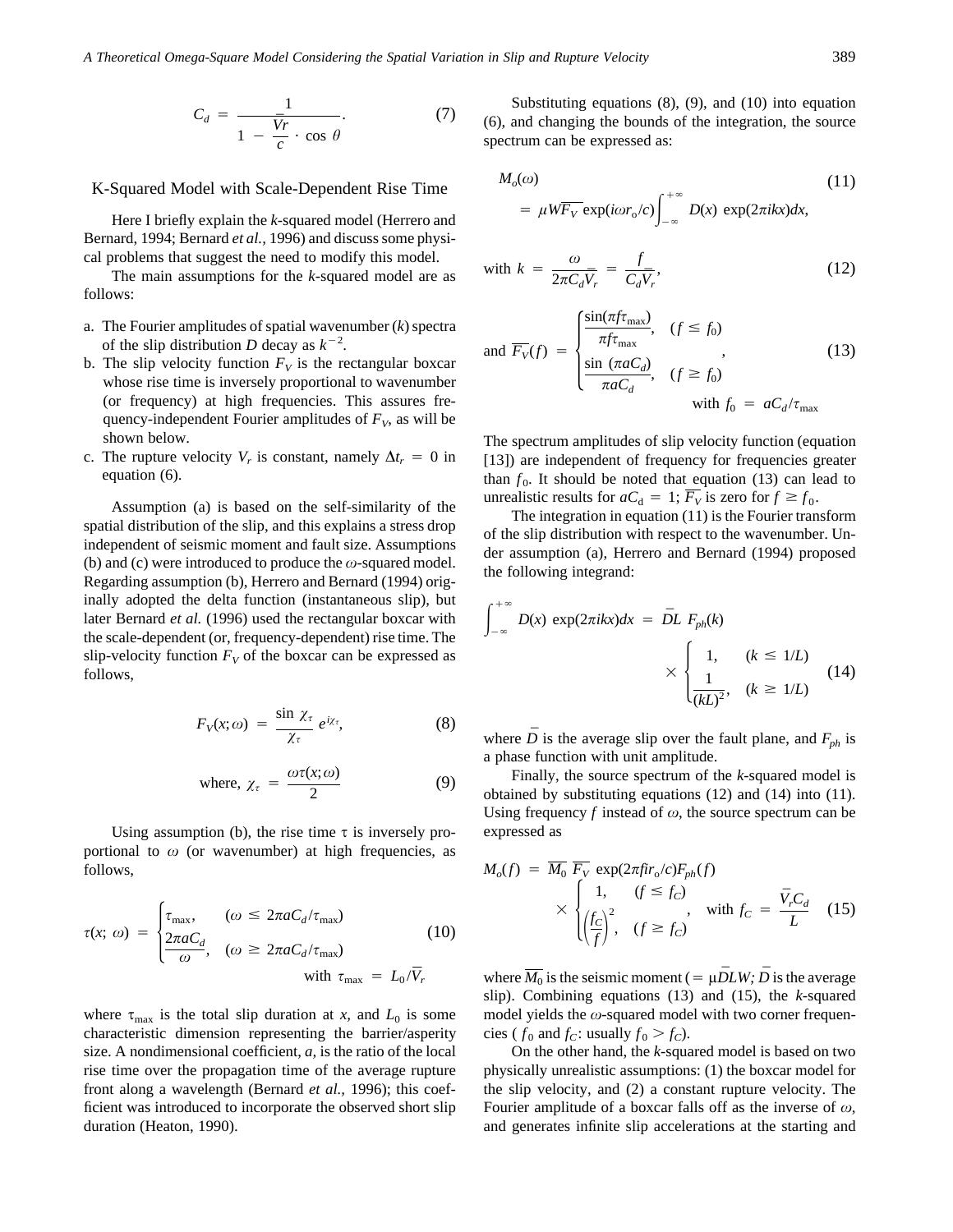stopping phases. To produce finite accelerations, smoother slip velocities have to be used, such as a combination of triangles as used for source inversion studies. Since the Fourier amplitudes of triangles fall off as the inverse of  $\omega$ squared, it is difficult to model the amplitudes of slip velocity as being independent of  $\omega$ . Consequently, the variable rupture velocity should be incorporated to excite highfrequency waves. Next, I investigate the effects of a more realistic slip velocity, together with a variable rupture velocity.

### Modification of K-Squared Model Considering Realistic Slip Velocity and Variable Rupture Velocity

Fourier Amplitude Spectra of a Realistic Slip Velocity Function

An analytic solution for the slip velocity was derived by Kostrov (1964) using a self-similar circular crack. Its amplitude in time history is infinite at the crack tip, and falls off as the inverse of a square root of time. More realistically, dynamic source modeling and laboratory experiments on rock indicate that the slip velocity exhibits a sharp rise with a finite amplitude and is followed by a relatively smooth decay (e.g., Madariaga, 1976, 1977; Day, 1982; Ohnaka and Kuwahara, 1990; Miyatake, 1998). The finiteness of the velocity amplitude at the crack tip is probably caused by nonlinear breakdown processes, such as local yielding (e.g., Madariaga, 1977). Accordingly, it may cause the sourcecontrolled  $f_{\text{max}}$  (Papageorgiou and Aki, 1983).

In order to construct the realistic slip velocity functions, I adopt a simple and practical model. As shown in Figure 2, I construct the slip velocity function  $f_v$  by superimposing equilateral triangles with different durations. In the time domain, it can be written as follows;

$$
f_V(x; t) = \frac{1}{A} \sum_{j=1}^{N_V} A_r^{j-1} \dot{f}_j(x; t) \quad \text{with } A = \sum_{j=1}^{N_V} A_r^{j-1}, \quad (16)
$$

where  $N_V$  is the total number of the triangles,  $Ar$  is the ratio of the area of the *j*th triangle with respect to the area of the  $j$ -lth triangle.

In equation (16),  $\dot{f}_j$  is the equilateral triangle of the *j*th element,

$$
\dot{f}_j(x; t) = \begin{cases} A_j t, & (t \leq \tau_j/2) \\ A_j(\tau_j - t), & (\tau_j/2 \leq t \leq \tau_j) \\ 0, & (\tau_j \leq l) \end{cases} \tag{17}
$$

with 
$$
A_j = 2V_j/\tau_j
$$
, and  $V_j = 2/\tau_j$ . (18)

 $A_i$  and  $V_i$  are the maximum acceleration and velocity of the *j*th triangle, respectively.  $\tau$ , is the duration of the *j*th triangle, and I adopt here the following values,

$$
\tau_j = \frac{2^{j-1}}{f_{\text{max}}}, \quad \text{with } \tau_{\text{min}} \equiv \tau_1 = \frac{1}{f_{\text{max}}},
$$
\n
$$
\text{and } \tau_{\text{max}} \equiv \tau N_{\nu}, = \frac{2^{N_{\nu}-1}}{f_{\text{max}}}
$$
\n(19)

where I use a coefficient of the *j*-1th power of 2 to avoid the artificial peaks and troughs not only in the time domain (see Figure 2), but also in the frequency domain (Fig. 3). Note that, the reciprocal of the minimum duration  $(\tau_1)$  gives a source-controlled  $f_{\text{max}}$  as shown subsequently.  $\tau_{\text{max}}$  is the total duration of the slip, which would be controlled by the characteristic size of barrier/asperity and/or the healing front (Heaton, 1990).

The slip displacement and acceleration functions are easily obtained by replacing  $\dot{f}_j$  in equation (16) by

$$
f_j(x;t) = \begin{cases} 2(t/\tau_j)^2, & (t \le \tau_j/2) \\ 0.5\left\{1 + \frac{2(t-\tau_j)(3\tau_j - 2t)}{\tau_j^2}\right\} & (\tau_j/2 \le t \le \tau_j), \\ 1, & (\tau_j \le t) \end{cases} \tag{20}
$$

for displacement, and

$$
\ddot{j}_j(x; t) = \begin{cases} A_j, & (t \le \tau_j/2) \\ -A_j, & (\tau_j/2 \le t \le \tau_j) \\ 0, & (\tau_j \le t) \end{cases} \tag{21}
$$

for acceleration.

Figure 2 shows examples for slip velocities and displacements in the following four cases, for  $fmax = 10$  Hz  $(\tau_1 = 0.1 \text{ sec})$ ,

Case (A)  $N_V = 3$  and  $Ar = 1.0$ , Case (B)  $N_V = 3$  and  $Ar = \sqrt{2}$ Case (C)  $N_V = 5$  and  $Ar = 1.0$ , Case (D)  $N_V = 5$  and  $Ar = \sqrt{2}$ .

The total slip durations ( $\tau_{\text{max}}$ ) for  $N_V = 3$  and 5 are 0.4 and 1.6 seconds, respectively. The velocity for the smaller  $N_V$  and  $Ar$  shows the sharper and larger peak velocity. The velocities for  $Ar = \sqrt{2}$  decay as  $1/\sqrt{t}$ , which is consistent with Kostrov's slip velocity. Although it is not shown, the slip velocity for  $Ar = 2$  is a scalene triangle, which seems unrealistic as compared with the Kostrov-type slip velocity. On the other hand, results for  $Ar < 1.0$  show unrealistically large slip velocities and accelerations for  $f_{\text{max}} = 10$  Hz. Thus, *Ar* probably should take a value between 1 and 2.

The Fourier transform of equation (16) can be obtained analytically:

$$
F_{\nu}(x; \omega) = \frac{1}{A} \sum_{j=1}^{N_{\nu}} A_{r}^{j-1} \left\{ \frac{\sin \chi_{j}}{\chi_{j}} \exp(i\chi_{j}) \right\}^{2},
$$
  
and  $\chi_{j} = \frac{\omega \tau_{j}}{4}$  (22)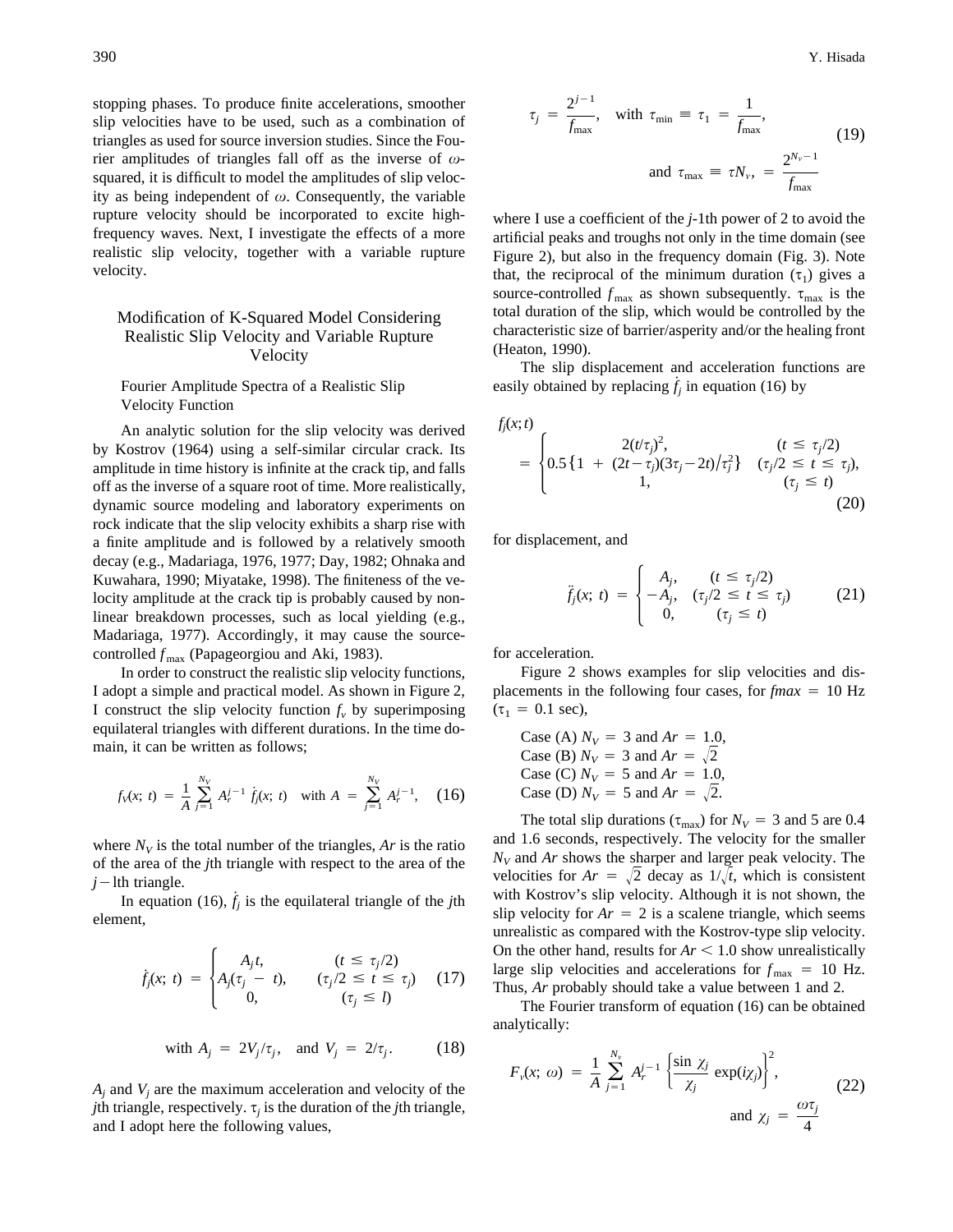

Figure 2. The slip velocities (thick black lines) and displacements (thick gray lines) for four cases. The slip velocities consist of equilateral triangles with different durations (thin lines). The reciprocal of the minimum duration among triangles generates the source-controlled  $f_{\text{max}}$ . The maximum duration  $\tau_{\text{max}}$  among triangles equals to the total slip duration at a point on a fault plane, and the reciprocal of the double of  $\tau_{\text{max}}$  is nearly equal to the first corner frequency  $f_1$  (see Fig. 3).

Note that the Fourier amplitude of each triangle has an  $\omega^{-2}$ decay.

Figure 3 shows the Fourier amplitudes of the slip velocities and accelerations corresponding to those in Figure 2. The amplitudes of all the slip velocities have two corner frequencies;  $f_1 \approx 1/2\tau_{\text{max}}$  and  $f_{\text{max}}$ . The spectra are constant for frequencies lower than  $f_1$ , fall off as the inverse of  $\omega$ between  $f_1$  and  $f_{\text{max}}$  and then fall off as the inverse of  $\omega$ squared at frequencies greater than  $f_{\text{max}}$ . It is easy to control the spectrum shape and amplitude by changing these frequencies. In addition, the spectra do not exhibit artificial

sharp peaks and troughs at frequencies lower than  $f_{\text{max}}$ , which would be advantageous for predicting strong motions.

Source Spectra Considering Variable Rupture Velocity

To investigate the effect of the variable rupture velocity on the source spectra, I evaluate the source spectra for  $\Delta t_r$  $\neq$  0, by assuming temporarily the instantaneous slip ( $F_V(x)$ ,  $\omega$ ) = 1) in equation (6). The source spectra can be

$$
S(\omega) = \int_0^L D(x) \exp\left\{ i\omega \left( \frac{x}{\bar{V}_r C_d} + \Delta t_r \right) \right\} dx. \quad (23)
$$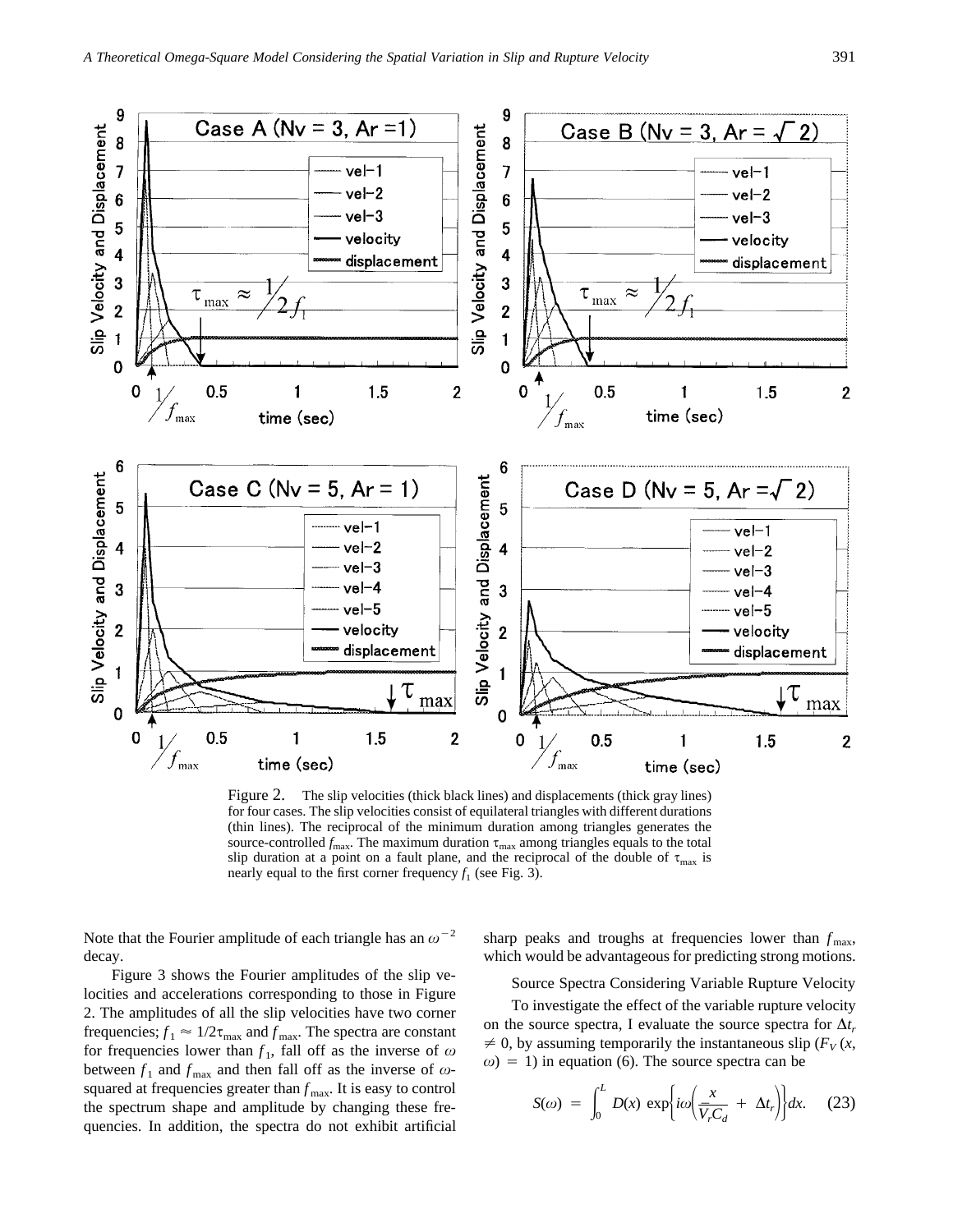

Figure 3. The Fourier amplitude spectra of the slip velocities for the four cases shown in Figure 2. The Fourier spectra of the slip accelerations are also shown in gray lines. Note that the velocity spectra fall off as the inverse of  $\omega$  between  $f_1$  and  $f_{\text{max}}$ .

Here I use the simplest *k*-squared slip distribution, namely, the equilateral triangle,

$$
D(x) = \begin{cases} 2D_m x/L, & (0 \le x \le L/2) \\ 2D_m(L - x)/L, & (L/2 \le x \le L) \end{cases}
$$
 (24)

where  $D_m$  is the maximum slip at the center. For the constant rupture velocity ( $\Delta t_r = 0$ ), the analytical solution can be obtained by substituting equation (24) into equation (23),

$$
S(\omega) = \frac{LD_m}{2} \left\{ \frac{\sin \chi_s}{\chi_s} e^{i\chi_s} \right\}^2 \quad \text{with } \chi_s = \frac{\omega L}{4 \bar{V}_r C_d} \quad (25)
$$

Note that the Fourier amplitude of equation (25) has the  $\omega^{-2}$ 

decay at high frequencies; this would be the simplest *k*squared model.

In order to evaluate equation (23) for  $\Delta t_r \neq 0$ , I subdivide the fault length *L* into small segments  $\Delta L_j$  (see Figure 1), and carry out the analytic integration on each subfault,

$$
S(\omega) = \sum_{j=1}^{N_L} \int_{x_{j-1}}^{x_j} \bar{D}_j \exp\{i\omega \left(\frac{x}{\bar{V}_r C_d} + \Delta t_{rj}\right)\} dx,
$$
  

$$
= \sum_{j=1}^{N_L} \bar{D}_j \Delta L_j \frac{\sin \chi_j}{\chi_j} \exp\{i\omega \left(\frac{\bar{x}_j}{\bar{V}_r C_d} + \Delta t_{rj}\right)\}, \quad (26)
$$

with 
$$
\chi_j = \frac{\omega \Delta L_j}{2 \bar{V}_r C_d}
$$
, and  $\bar{x}_j = \frac{x_{j-1} + x_j}{2}$ . (27)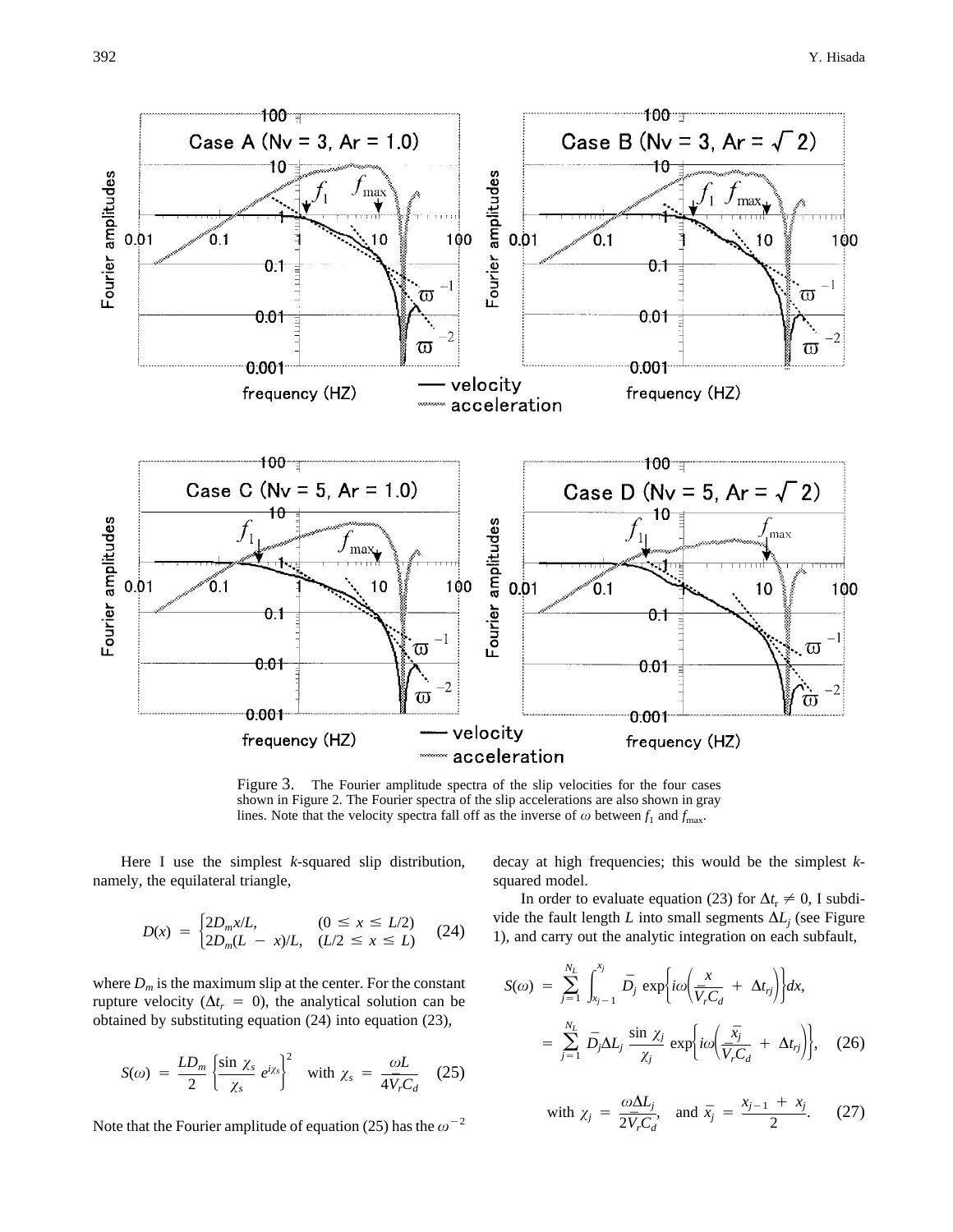where  $N_L$  is the total number of subfaults. Note that the source spectrum *S* is the superposition of the functions with the  $\omega^{-1}$  decay.

As an example, I will use the following parameters to compute the source spectra up to 20 Hz:  $L = 10$  (km), and  $D_m = 1$  (m),  $N_L = 2000$ ,  $C_d = 1$ , and  $\overline{V}_r = 2.5$  (km/s).

First, I check the very basic effects of  $\Delta t_r$  using the following two simple cases:

1. As shown in the left of Figure 4a, the rupture stops abruptly at the center of the fault for  $\Delta t$  second, then continues to rupture. Thus,  $\Delta t_r$  is expressed as,

$$
\Delta t_r = \begin{cases} 0, & (0 \le x \le L/2) \\ \Delta t, & (L/2 \le x \le L) \end{cases} \tag{28a}
$$

2. As shown in the right of Figure 4a, the rupture stops and starts two times. Thus,  $\Delta t_r$  is expressed as,

$$
\Delta t_r = \begin{cases} 0, & (0 \le x \le L/4, \text{ and } L/2 \le x \le 3L/4) \\ \Delta t, & (L/4 \le x \le L/2, \text{ and } 3L/4 \le x \le L) \end{cases} (28b)
$$

Figure 4b and 4c show the source spectra and their waveforms (i.e., the source time functions), respectively, for cases 1 and 2. The amplitudes of the source spectra are multiplied by  $\omega$ , and thus the constant amplitude represents the  $\omega^{-1}$  decay. The source time functions in Figure 4c correspond to the displacement waveforms in the far-field. For reference, I plot the source spectra and the source time functions of the *k*-squared model using equation (25) by gray lines (Case 0;  $\Delta t = 0$ ) in the figures. For Case 1, the abrupt stop at the center of the fault for  $\Delta t$  second excites large high-frequency waves, and its spectrum shows the  $\omega^{-1}$  decay with frequency. The source time function shows the extremely strong stopping phases, which seem unrealistic. Similarly, the spectrum for case 2 shows the  $\omega^{-1}$  decay at high frequencies, but note that the maximum amplitudes are twice as large as those of case 1. The waveform shows the unrealistically strong stopping and starting phases at three locations. The abrupt stops and starts along the whole rupture front cause mathematical singularities and the results are physically unacceptable.

Next, I investigate the following more realistic three models considering smooth  $\Delta t_r$  distributions: the *k*-inversed, *k*-squared, and *k*-cubed models.

*The k-inversed model for*  $\Delta t_r$ *.* The distribution of  $\Delta t_r$  is assumed to be inversely proportional to the spatial wavenumber *k.* I construct this *k*-inversed model by superposing the cos functions, as follows.

$$
\Delta t_r(x) = \sum_{m=1}^M \frac{\Delta t}{\sqrt{1 + m^2}} \cos \left( 2\pi m \frac{x}{L} + \theta_m \right) \quad (28c)
$$

where  $\theta_m$  is a random phase between 0 and  $2\pi$  (radians), *m* is the wavenumber normalized by the fault length, and *M* is the maximum value of *m.*  $MV_r/L$  gives the limit of resolution in frequency.

*The k-squared model for*  $\Delta t_r$ . The  $\Delta t_r$  distribution is assumed to be inversely proportional to *k*-squared. Similar to the *k*-inversed model, I construct the model by superposing the cos functions, as follows.

$$
\Delta t_r(x) = \sum_{m=1}^M \frac{\Delta t}{\sqrt{1 + m^4}} \cos \left( 2\pi m \frac{x}{L} + \theta_m \right) \quad (28d)
$$

*The k-cubed model for*  $\Delta t_r$ . The  $\Delta t_r$  distribution is assumed to be inversely proportional to *k*-cubed. Similarly, I construct the model as follows.

$$
\Delta t_r(x) = \sum_{m=1}^{M} \frac{\Delta t}{\sqrt{1 + m^6}} \cos \left( 2\pi m \frac{x}{L} + \theta_m \right) \quad (28e)
$$

Figure 5 shows the amplitudes of the *k*-inversed, *k*-squared, and *k*-cubed models by normalizing by  $\Delta t$ .

Figure 6a shows examples for  $\Delta t_r$  distributions using the *k*-inversed, *k*-squared, and *k*-cubed models. I use  $\Delta t =$ 0.1(sec), which is 1/40 of the total duration  $(L/\bar{V}_r = 4 \text{ sec}$ ond), and  $M = 500$  in equations (28c) to (28e), together with the same source parameters in cases 1 and 2. Figure 6b shows the source spectra corresponding to the three models in Figure 6a. Similarly to Figure 4b, the amplitudes of the source spectra are multiplied by  $\omega$ . The high-frequency amplitudes are nearly constant for the *k*-inversed model, fall off as the inverse of  $\omega$  for the *k*-squared model, and fall off as the inverse of the  $\omega$ -squared for the *k*-cubed model. Figure 6c shows the source time functions for the three models. For reference, I plot the functions for  $\Delta t = 0$  using equation (27) by gray lines in the figure. The waveform of the *k*inverse model shows unrealistically strong and incoherent high-frequency waves; it is hard to identify the coherent waveform of the gray line. In contrast, the source time function for the *k*-squared model shows the high-frequency fluctuations around the coherent waveform, which seems realistic. The functions of the *k*-cubed model does not show incoherent high-frequency fluctuations; the smooth fluctuation corresponds to the  $sin$ -type  $\Delta t$  seen in Figure 6a. Based on general expectations, the result of the *k*-squared model seems the most plausible.

Finally, I investigate the effect of  $\Delta t_r$  on the *k*-squared model by changing the amplitude  $\Delta t$  in equation (28d). Figure 7a shows the source spectra for  $\Delta t = 0.1, 0.2, 0.4,$  and 0.8 seconds, which correspond to 1/40, 1/20, 1/10, and 1/5 of the total duration, respectively. The Fourier spectra increase with increasing  $\Delta t$  at high frequencies, and show  $\omega^{-1}$ decay except for  $\Delta t = 0.8$ . The high-frequency spectrum for  $\Delta t = 0.8$  is independent of  $\omega$ . Figure 7b depicts the source time functions, which show the larger high-frequency fluc-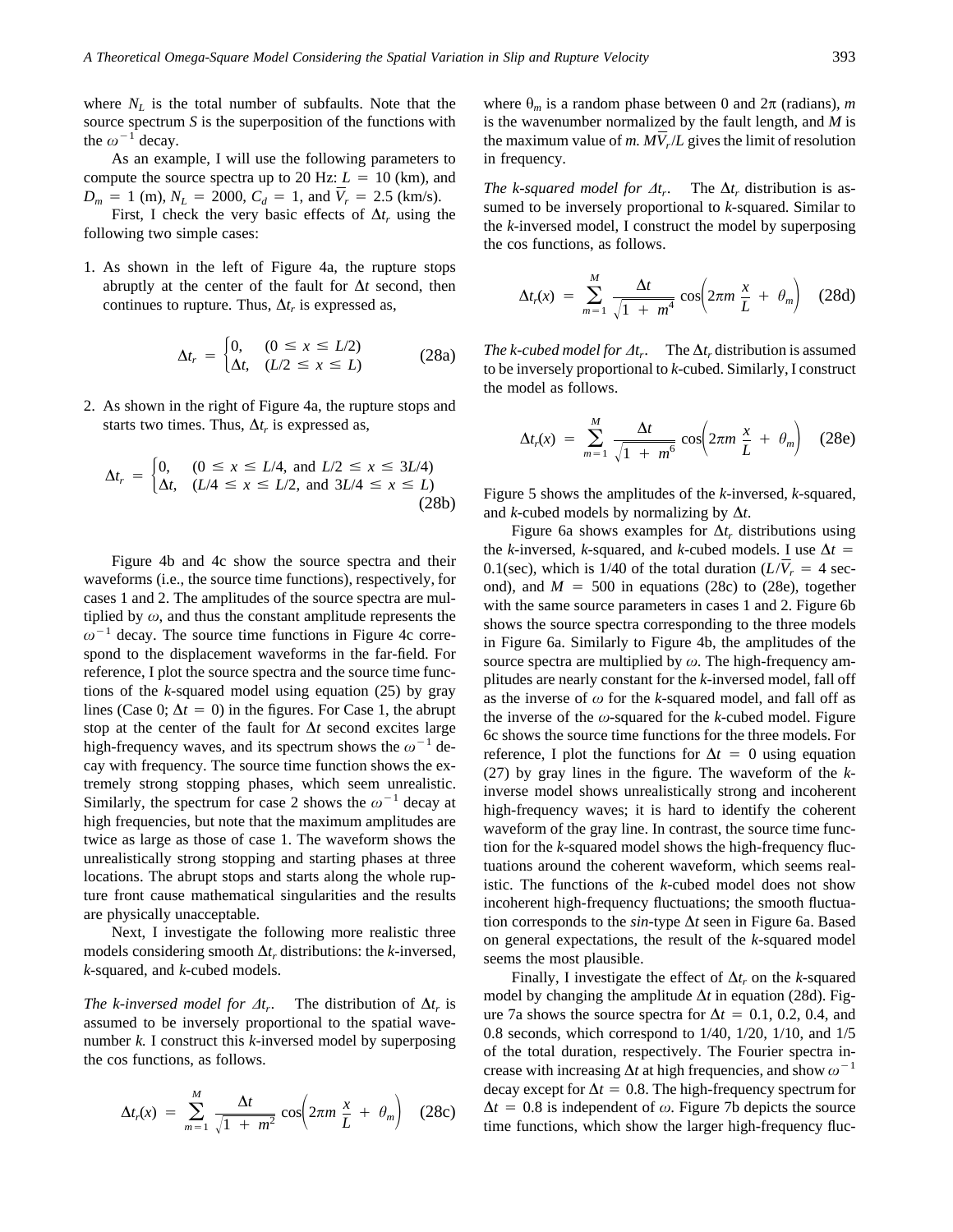

Figure 4. The incoherent rupture time  $\Delta t$ <sub>r</sub> for two cases (top), and their source spectra (middle) and corresponding source time functions (bottom). The rupture stops abruptly at the center of the fault for  $\Delta t$  second for case 1, and the rupture stops and starts twice for case 2. The amplitudes of the source spectra are multiplied by  $\omega$ , and thus the constant amplitude represents the  $\omega^{-1}$  decay. Gray lines indicate the case for the coherent rupture time (Case 0;  $\Delta t = 0$ ).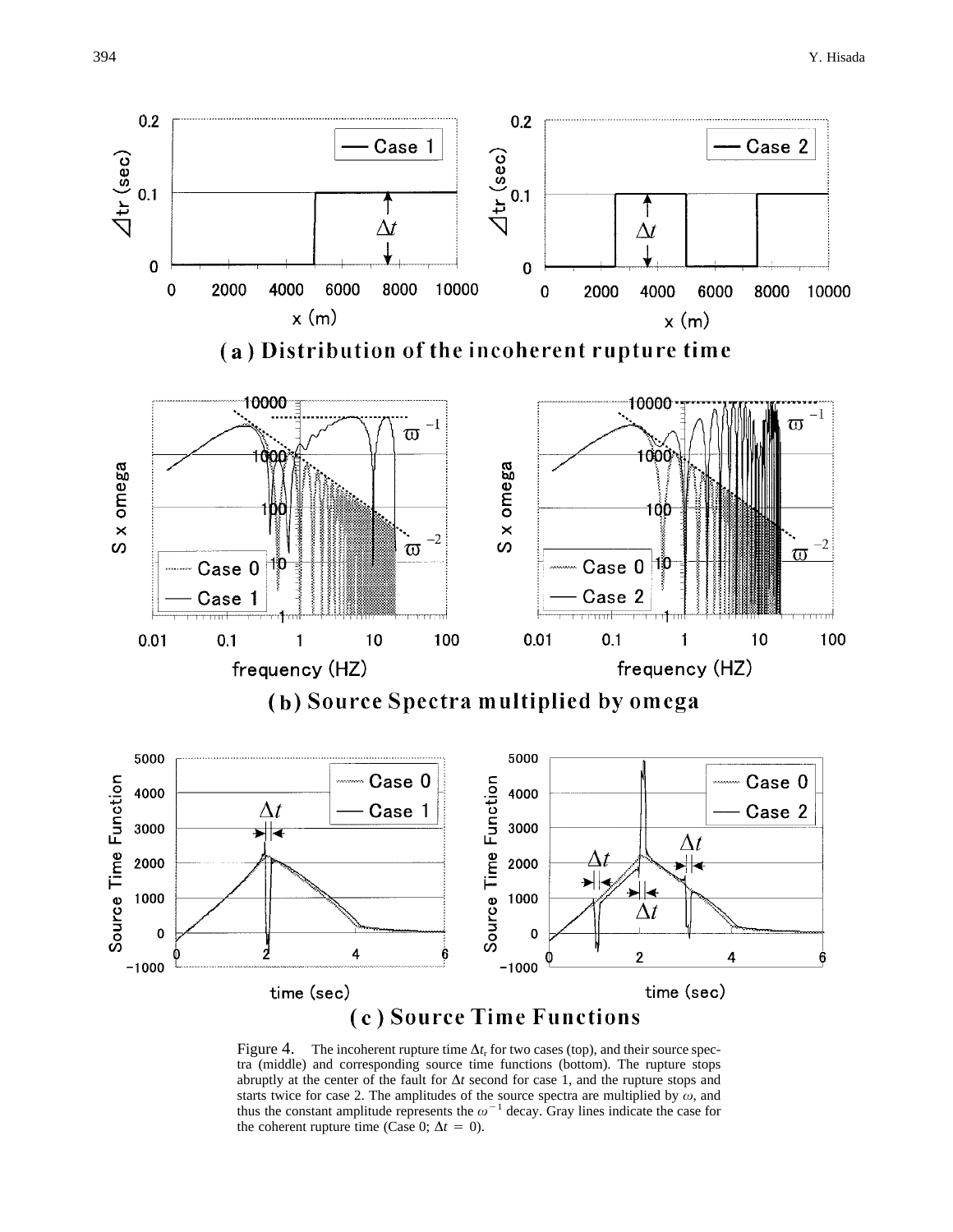

tuations for the larger  $\Delta t$ . In particular, the functions for  $\Delta t$  $= 0.4$  and 0.8 show unacceptably incoherent fluctuations. Thus, a  $\Delta t$  between 1/40 and 1/20 of the total duration may be appropriate.

#### Discussion

From the results presented here, it appears that the most appropriate  $\omega$ -squared model consists of the slip-velocity model with *k*-squared spatial distributions in slip and incoherent rupture time,  $\Delta t_r$ . I call this model the  $\omega$ -inversesquared model, because the  $\omega$ -squared source spectra consist of the two  $\omega$ -inverse models due to the slip velocity and the spatial variations, as discussed below.

Figure 8a and 8b shows schematic explanations for modeling the  $\omega$ -squared source spectra using the *k*-squared model of Bernard *et al.* (1996) and by the  $\omega$ -inverse-squared model, respectively. There are two main differences between the two models. The first is the modeling of slip velocity. The slip velocity of the former consists of the scale-dependent rectangular boxcars. In addition, this model allows the duration of boxcars to be infinitely small at the highest frequency; this is equivalent to the Dirac delta function, whose Fourier amplitude is constant with  $\omega$ . Consequently, the Fourier amplitude of the slip velocity becomes independent of  $\omega$ . On the other hand, the slip velocity of the  $\omega$ -inversesquared model consists of triangles. As discussed earlier, the finite acceleration amplitudes of the triangles are physically more appropriate than the boxcars. In addition, this model introduces a minimum duration among the triangles, whose reciprocal represents the source-controlled  $f_{\text{max}}$ . Thus, the Fourier amplitude of our slip velocity model falls off as the inverse of  $\omega$  up to  $f_{\text{max}}$ , and as the inverse of  $\omega$ -squared at frequencies higher than  $f_{\text{max}}$ . Even though it is still a matter for argument whether  $f_{\text{max}}$  is caused by the source or site effects (Hanks, 1979, 1981; Anderson and Hough, 1984; Papageorgiou and Aki, 1985), it seems natural to have a corner

Figure 5. The normalized amplitudes of the *k*-inverse, *k*-square, and *k*-cube models for the  $\Delta t_r$  distributions.

frequency controlled by smoothness in the slip velocity; otherwise the slip acceleration could be unacceptably large. The  $\omega^{-1}$  decay of the source spectra of the slip velocity agrees with the empirical model derived by Dan and Sato (1999), although the latter is restricted to rather longer periods.

The other difference between the *k*-squared model and the  $\omega$ -inverse-squared model is the modeling of rupture velocity. The rupture velocity of the former is constant, whereas the latter is variable. As discussed earlier, the variable rupture velocity is more realistic, and it generates highfrequency waves efficiently. To model those effects, I introduced the incoherent rupture times  $\Delta t_r$ , and found that the *k*-squared model for  $\Delta t_r$  distribution seemed the most plausible among the *k*-inversed, *k*-squared, and *k*-cubed models. The similar *k*-squared distributions for slip and  $\Delta t_r$  may suggest some physical relationship between them.

As shown in the Figure 8b, the source spectrum of the  $\omega$ -inverse-squared model falls off as the inverse of  $\omega$  under the assumption of the instantaneous slip (delta function as velocity) with the *k*-squared slip distributions. Since the source spectrum is expressed by the convolution of the slip velocity and the source spectrum with instantaneous slip, the source spectrum of this model falls off as the inverse of  $\omega$ squared up to  $f_{\text{max}}$  (namely, the  $\omega$ -squared model).

Finally, Figure 9 shows the comparison of source acceleration spectra among the *k*-squared model, the  $\omega$ inverse-squared model, and an empirical  $\omega$ -squared model using the same source parameters in the previous section (*L*  $= 10 \text{ km}, D_m = 1 \text{ m}, C_d = 1, N_L = 2000, \overline{V}_r = 2.5 \text{ km/s}$ s,  $M = 500$ , and *fmax* = 10 Hz). All the spectra are normalized by the seismic moment. For the *k*-squared model, I use equations (13) and (15) with  $a = 0.5$  and  $L_0 = 0.2L$  (a broad-pulse model; Bernard *et al.,* 1996), whose corner frequency  $(f_0 = a\overline{V}_r/L_0)$  is 0.625 Hz. For the  $\omega$ -inverse-squared model, I show one example among many choices for the combinations for the slip velocities and the  $\Delta t_r$  distributions, because the all results show similar  $\omega$ -squared source spec-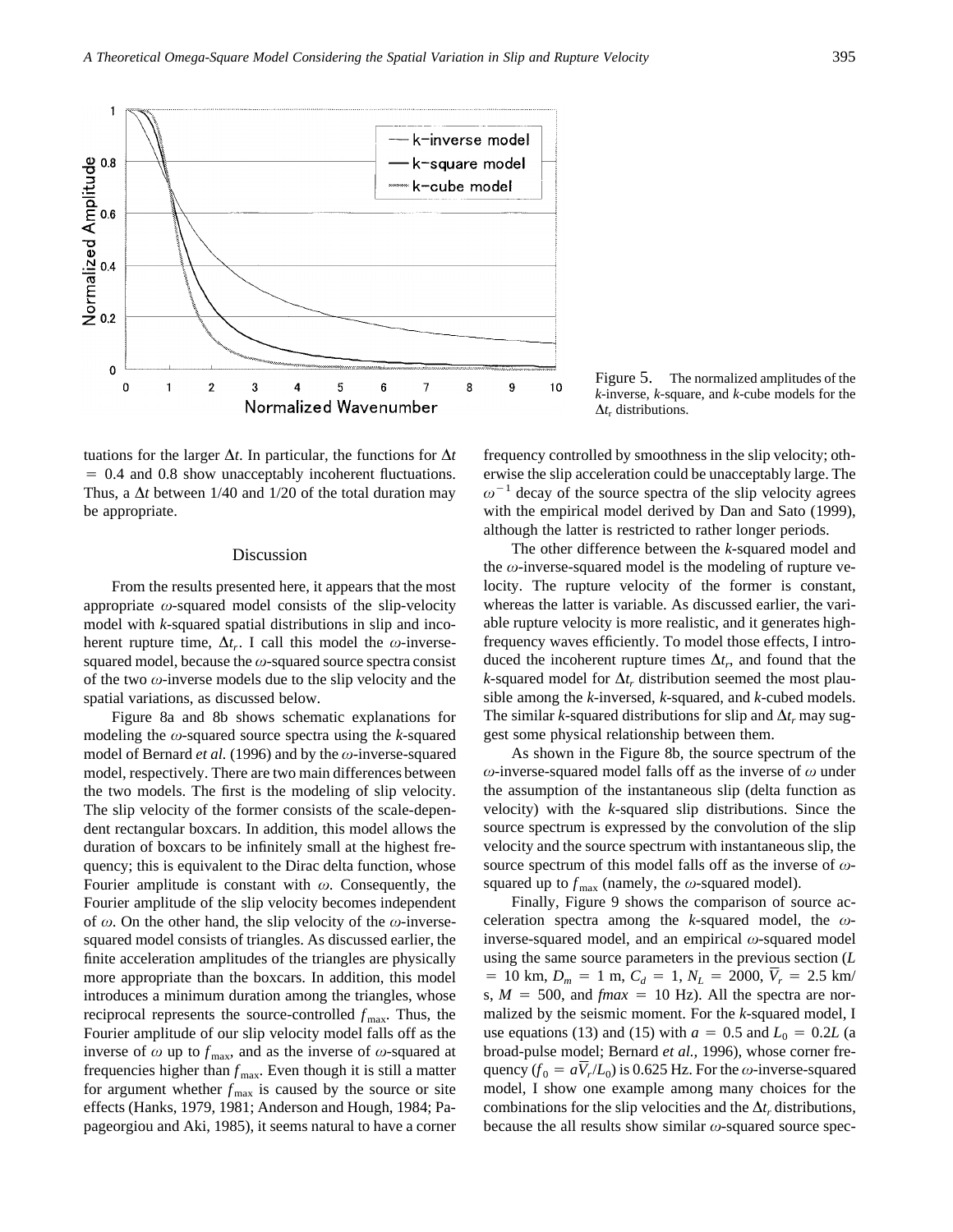

(c) Source Time Functions

Figure 6. (a) The incoherent rupture time  $\Delta t_r$  for the *k*-inversed, *k*-squared, and *k*cubed models, and (b) their source spectra and (c) the source time functions. The amplitudes of the source spectra are multiplied by  $\omega$ , and gray lines indicate the case for the coherent rupture time ( $\Delta t = 0$ ).

tra. The parameters for our model are  $Ar = \sqrt{2}$ ,  $N_r = 4$  $(\tau_{\text{max}} = 0.8 \text{ sec and } f_1 = 0.63 \text{ Hz})$ , and  $\Delta t = 0.2 \text{ sec.}$  As for the *k*-squared  $\Delta t_r$ , distributions, I generate one hundred sets of random phases in equation (28d), and show the average of source spectra with the standard deviations in the figure. For the empirical  $\omega$ -squared model, I use Brune's model (1970) with  $f_{\text{max}} = 10$  Hz (Boore, 1983) and the corner frequencies  $f_c = 0.147$  Hz (for  $\Delta \sigma = 50$ ) and 0.234 Hz (for  $\Delta \sigma$  = 200) under the values of *W* = *L*/2, *Vs* = 3.8 km/sec, and  $Mo = 1.01 \times 10^{26}$  dyne cm. As compared with Brune's model, the *k*-squared model and the  $\omega$ -inverse-

squared model show rather larger amplitudes at lower and higher frequencies, respectively. However, all the spectra shows similar  $\omega$ -squared amplitudes at high frequencies, overall.

In summary, I believe that no matter which models are used, the far-field acceleration waveforms would be similar. However, the broad-band strong motions, especially in near field, would be greatly different among the various models; the unphysical assumptions may cause implausible results. The advantage of the  $\omega$ -inverse-squared model is that it has a clear physical basis for the slip velocity and the spatial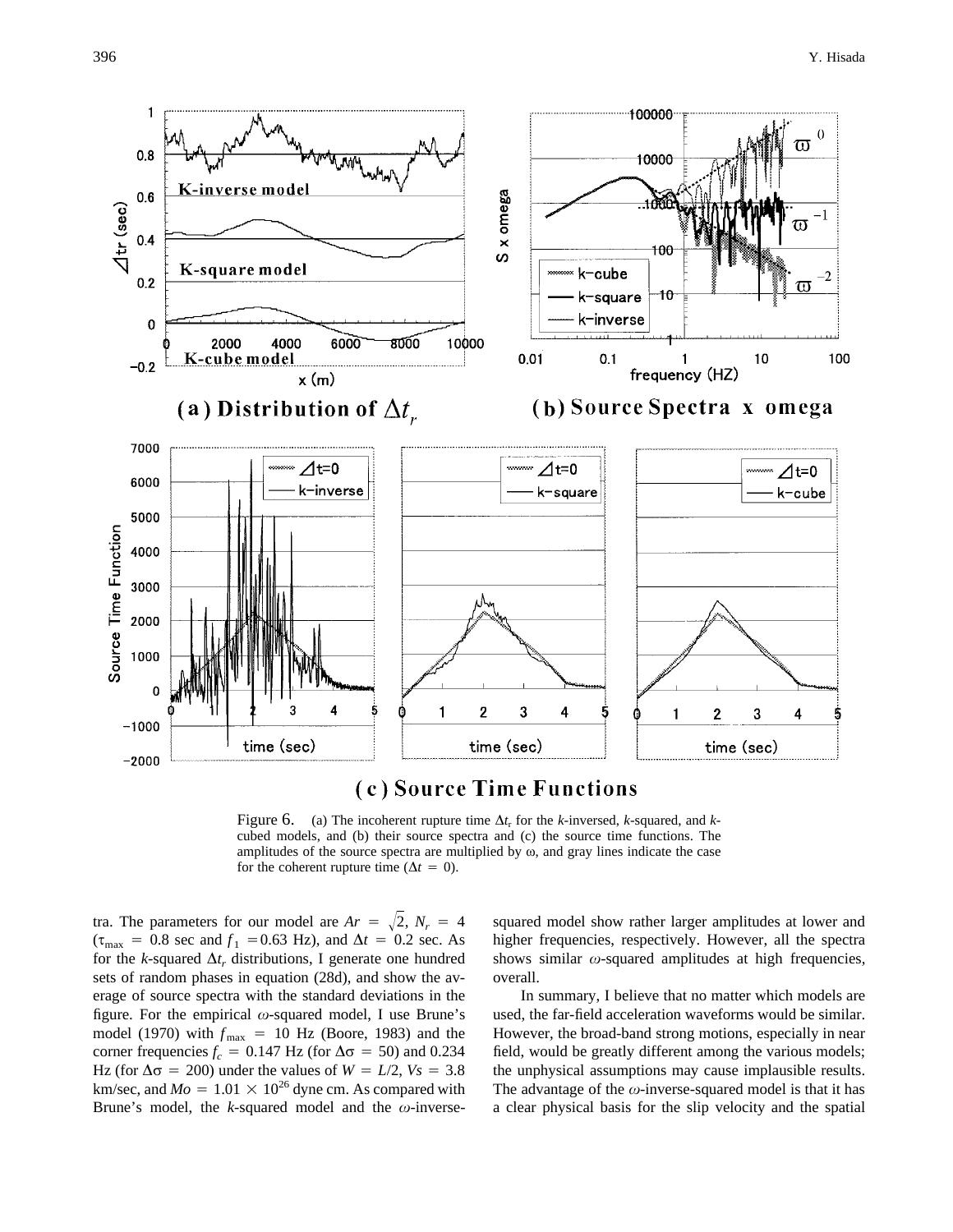

Figure 7. (a) The source spectra of the *k*square models for  $\Delta t$ <sub>r</sub> for the cases of  $\Delta t$  = 0.1, 0.2, 0.4, and 0.8 seconds, and (b) the corresponding source time functions. The amplitudes of the source spectra are multiplied by  $\omega$ .

variations in the slip and rupture time. This model could simulate the broadband strong motions from the near-field displacements (coherent and low-frequency waves) to the far-field accelerations (incoherent and high-frequency waves).

#### **Conclusions**

I investigated the theoretical basis of the  $\omega$ -squared model by modifying the *k*-squared model of Bernard *et al.* (1996), and proposed the  $\omega$ -inverse-squared model by considering the spatial variation in slip distribution, slip velocity, and rupture velocity. For the slip velocity, I proposed a Kostrov-type model by superposing equilateral triangles, where the two corner frequencies are introduced. The first corner frequency  $f_1$  corresponds to the slip duration, while the second is the source-controlled  $f_{\text{max}}$ . The Fourier amplitude of this model falls off as the inverse of  $\omega$  between  $f_1$ and  $f_{\text{max}}$ . On the other hand, for modeling the effects of the spatial variation in rupture velocity, I introduced the incoherent rupture time  $(\Delta t_r)$ , namely, the difference between the actual rupture time and the coherent (average) rupture time. After checking various models including the *k*-inversed, *k*squared, and *k*-cubed distributions for  $\Delta t_r$ , I found that the *k*-squared model was the most plausible. I also found that its source spectrum fell off as the inverse of  $\omega$ , when the slip velocity is Delta function. Finally, I proposed the  $\omega$ -inversesquared model, which consists of the combination of the slip velocity proposed earlier and the *k*-squared distributions in slip and  $\Delta t_r$ , and confirmed that it is consistent with the empirical  $\omega$ -squared models. Since this model provides the theoretical basis for constructing realistic source models at broadband frequencies, it would be useful for predicting strong ground motions including the near-field.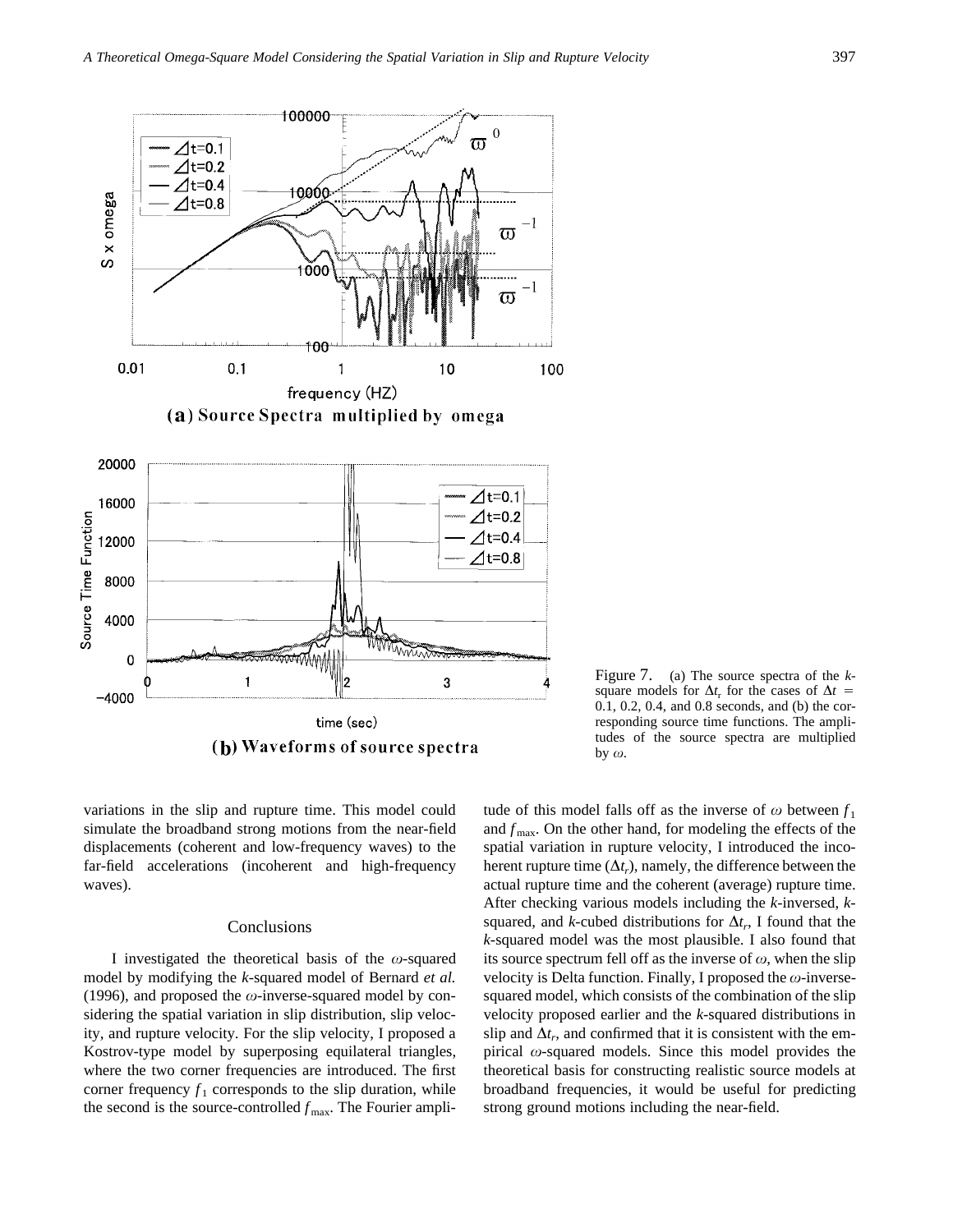

# (b) Omega-Inverse-Squared Model

Figure 8. Schematic explanations for modeling of the  $\omega$ -square model using (a) the  $k$ -square model (Bernard *et al.*, 1996) and (b) the  $\omega$ -inverse-squared model proposed in this article. The left figures in (a) and (b) illustrate the slip velocity models and their Fourier spectra. The middle figures show the modeling of rupture time, and their source spectra considering the *k*-squared slip distributions with the instantaneous slip. As shown in the bottom figures, the final source spectra are obtained by the convolutions of the slip velocity models and the source spectra with the instantaneous slip. Note that the  $\omega$ -inverse-squared model consists of the two  $\omega$ -inverse models.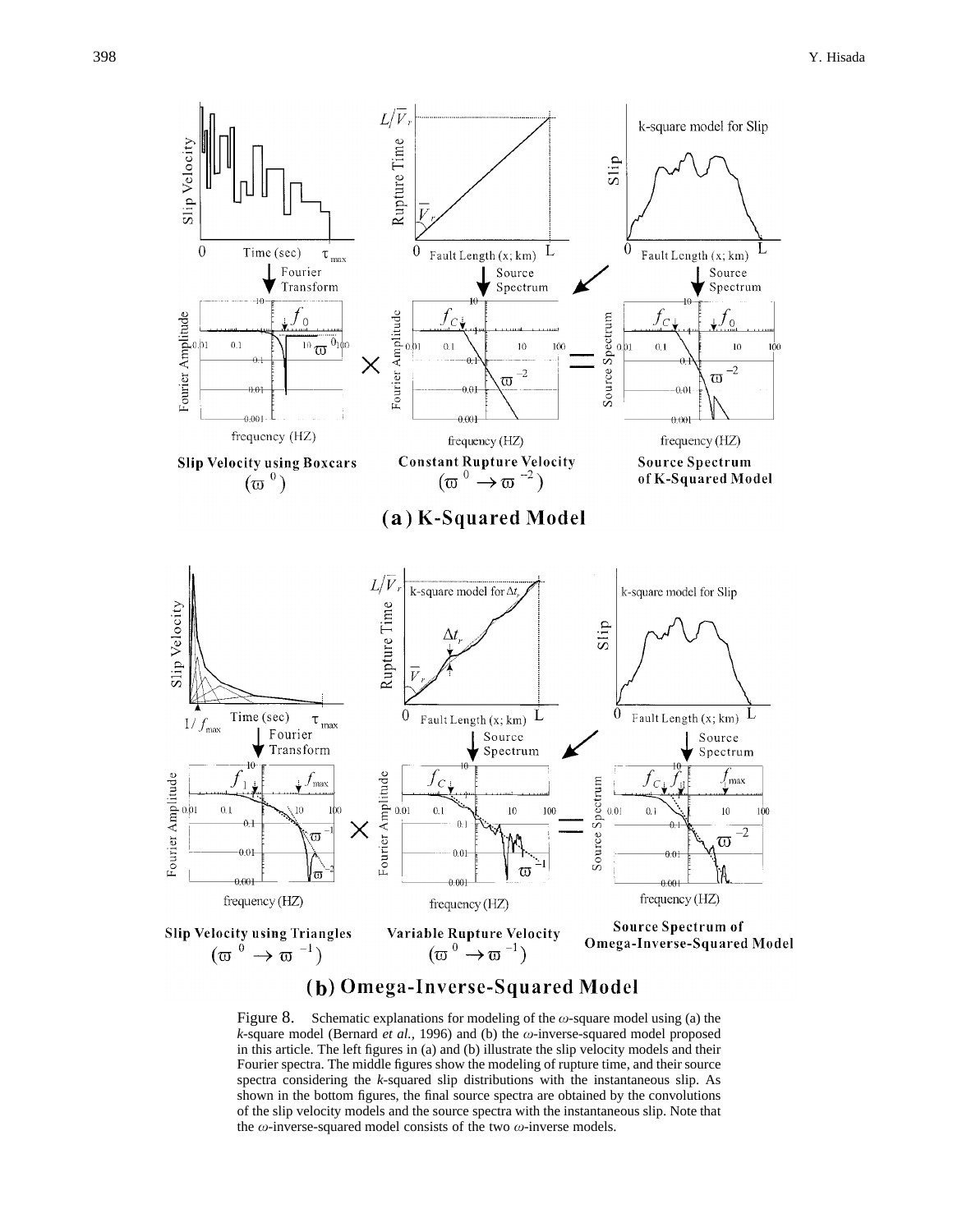

Figure 9. Comparisons of the acceleration source spectra among the *k*-square model, the  $\omega$ -inverse-squared model, and the empirical  $\omega$ -square model by Brune (1970) with  $f_{\text{max}} = 10$  Hz (Boore, 1983). As for the  $\omega$ -inverse-squared model, the average value with the standard deviation are plotted using one hundred sets of random phases in equation (28d).

#### Acknowledgments

I am grateful to Susan Hough, Steven Day, and an anonymous reviewer for helpful review and comments. Comments and suggestions by Jacobo Bielak, Sumio Sawada, and Stewart Koyanagi are also greatly improved this manuscript. This research was partly supported by a special project of "US-Japan Cooperative Research for Urban Earthquake Disaster" by the Ministry of Education, Science, Sports and Culture, and by Disaster Prevention Research Institute of Kyoto University.

#### References

- Aki, K. (1967). Scaling law of seismic spectrum, *J. Geophys. Res.* **72,** 1217–1231.
- Aki, K. (1972). Scaling law of Earthquake Source Time-Function, *Geophys. J. R. Astr. Soc.* **31,** 3–25.
- Andrews, D. I. (1981). A stochastic fault model, 2, Time-dependent case, *J. Geophys. Res.* **86,** 10821–10834.
- Anderson, J. G., and S. E. Hough (1984). A model for the shape of the fourier amplitude spectrum of acceleration at high frequencies, *Bull. Seism. Soc. Am.* **74,** 1969–1993.
- Archuleta, R. J. (1982). Analysis of near source station and dynamic measurements from the 1979 Imperial Valley earthquake, *Bull. Seism. Soc. Am.* **72,** 1927–1956.
- Ben-Menahem, A. (1961). Radiation of seismic surface waves from finite moving sources, *Bull. Seism. Soc. Am.* **51,** 401–435.
- Bernard, P., A. Herrero, and C. Berge (1996). Modeling directivity of heterogeneous earthquake ruptures, *Bull. Seism. Soc. Am.* **86,** 1149– 1160.
- Boatwright, J. (1982). A dynamic model for far-field acceleration, *Bull. Seism. Soc. Am.* **72,** 1049–1068.
- Boore, D. M. (1983). Stochastic simulation of high-frequency ground motions based on seismological models of radiated spectra, *Bull. Seism. Soc. Am.* **73,** 1865–1894.
- Brune, J. N. (1970). Tectonic stress and the spectra of seismic shear waves from earthquakes, *J. Geophys. Res.* **75,** 4997–5009.
- Dan, K., and T. Sato (1999). A semi-empirical method for simulating strong motions based on variable-slip rupture models for large earthquakes, *Bull. Seism. Soc. Am.* **89,** 36–53.
- Das, S., and K. Aki (1977). Fault plane with barriers: a versatile earthquake model, *Geophys. J. R. Astr. Soc.* **50,** 643–668.
- Day, M. D. (1982). Three-dimensional finite difference simulation of fault dynamics: rectangular faults with fixed rupture velocity, *Bull. Seism. Soc. Am.* **72,** 705–727.
- Frankel, A. (1991). High-frequency spectral falloff of earthquakes, fractal dimension of complex rupture, *b* value, and the scaling strength on fault, *J. Geophys. Res.* **96,** 6291–6302.
- Gusev, A. A. (1983). Descriptive statistic model of earthquake source radiation and its application to an estimation of short-period strong motion, *Geophys. J. R. Astr. Soc.* **74,** 787–808.
- Hanks, T. C. (1979). *b* value and  $\omega^{-\gamma}$  seismic source models: implication for tectonic stress variations along active crustal fault zones and the estimation of high frequency strong ground motion, *J. Geophys. Res.* **84,** 2235–2242.
- Hanks, T. C. (1982). *fmax, Bull. Seism. Soc. Am.* **72,** 1867–1879.
- Hanks, T. C., and R. K. McGuire. (1981). The character of high-frequency strong ground motion, *Bull. Seism. Soc. Am.* **71,** 2071–2095.
- Haskell, N. A. (1964). Total energy and energy spectral density of elastic wave radiation from propagating faults, *Bull. Seism. Soc. Am.* **54,** 1811–1841.
- Heaton, T. H. (1990). Evidence for and implications of self-healing pulses of slip in earthquake rupture, *Phys. Earthq. Planet. Interiors* **64,** 1– 20.
- Herrero, A., and P. Bernard (1994). A kinematic self-similar rupture process for earthquake, *Bull. Seism. Soc. Am.* **84,** 1216–1228.
- Irikura, K. (1986). Prediction of strong acceleration motions using empirical Green's function, *Proc. 7th Japan Earthq. Symp.* 151–156.
- Joyner, W. (1984). A scaling law for the spectra of large earthquakes, *Bull. Seism. Soc. Am.* **74,** 1167–1188.